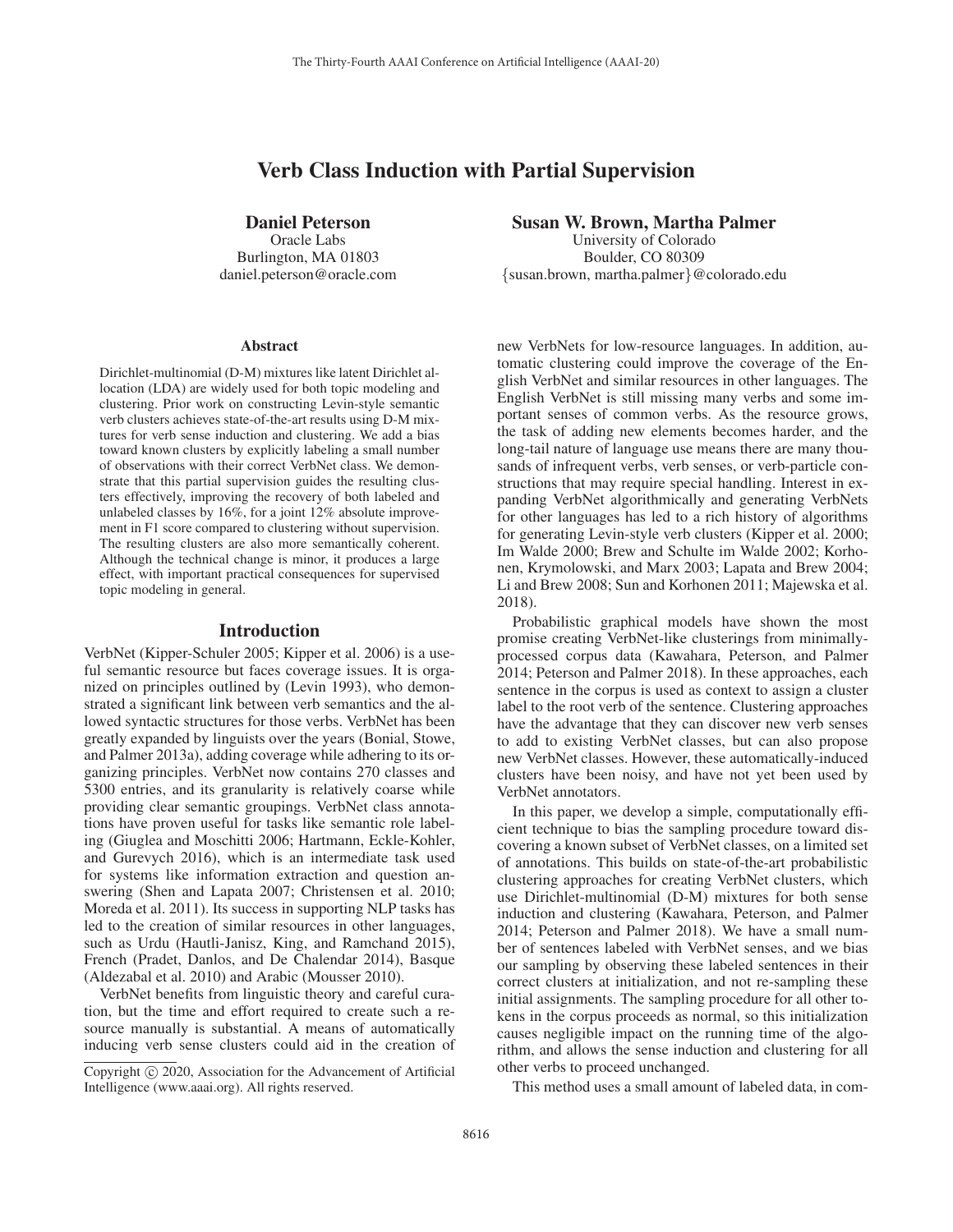bination with state-of-the-art techniques for creating Levinstyle clusters, and is extremely practical. Our aim is to multiply the impact of annotation, and while our experiments focus on English, we believe this work can assist the creators of VerbNet-like resources in multiple languages (Mousser 2010; Danlos, Nakamura, and Pradet 2014; Pradet, Danlos, and De Chalendar 2014; Scarton, Duran, and Aluísio 2014; Estarrona et al. 2015; Hautli-Janisz, King, and Ramchand 2015; Vulić, Mrkšić, and Korhonen 2017).

Our main contribution is the demonstration that this simple supervision technique aids in the recovery of VerbNet classes. We split the labeled instances into training and test portions, and show that including partial supervision improves the recovery of VerbNet classes by 10% F1 on the test set, and qualitatively improves the semantic coherence of the resulting clusters. We also demonstrate that augmenting the model's vocabulary improves VerbNet clustering, yielding a 5% increase in F1 score over the prior state-of-the art, on top of the supervision.

### Background

The probabilistic models underlying this work are most similar to latent Dirichlet allocation (LDA) (Blei, Ng, and Jordan 2003), which is widely used for generating semantically-coherent topics out of a large corpus. Each topic is a unigram language model (i.e., a multinomial probability distribution over the vocabulary) that describes a set of frequent co-occurring terms in the corpus. These multinomials are drawn from a Dirichlet distribution, which encourages the weight to be concentrated on a small number of words. In the generative model, each document is represented by a separate multinomial distribution over topics, also drawn from a Dirichlet. Each word is generated by drawing a latent topic assignment from the document's distribution, and then a word from the corresponding topic distribution. The Dirichlet priors provide probabilistic constraints on the topic assignments, encouraging "not too many" topics per document and "not too many" words per topic, but without requiring hard limits for any particular document or topic. Fitting this model to the data, then, is the act of learning the latent topic assignments for each word in the corpus, in a way that balances these priors against the observations.

There is a critical link between topic modeling and clustering that we exploit in this work. Since each word in the corpus is explicitly assigned a single topic, we can treat the topic assignments as a clustering of the corpus, at the word level. Topics from LDA are widely used because they are semantically coherent, and our aim is to produce semantic verb clusters. We use D-M mixtures or closely-related Dirichlet Process mixtures to capture semantically coherent clusters from our data.

Our work builds on a successful probabilistic framework for generating VerbNet-like clusters from a dependencyparsed corpus. The step-wise method (Kawahara, Peterson, and Palmer 2014) first captures verb polysemy by clustering sentences with different meanings into different senses (e.g., "John entered the room" is semantically different from "Jane entered the military"). Each verb has its sentences

clustered into senses independently, learning topic distributions over a vocabulary of slot:token pairs (e.g., "John entered the room" has features subject:John and direct object:room). A second mixture model clusters learned senses across verbs (e.g., linking the "John entered a room" sense to "approach" and the "Jane entered the military" sense to "join"). The clustering step uses topics over slot features (e.g., both example sentences have the features subject and direct object), because abstracting away from the tokens helps recover VerbNet-like classes. D-M mixtures work for both steps of this process and produced state-of-the-art results<sup>1</sup>. We adopt these same sets of features to represent sentences throughout this work, but the model we employ is computationally simpler.

A more recent paper proposed a single-step, joint sense induction and clustering framework that is nearly identical to LDA, and achieved higher clustering accuracy than the step-wise process (Peterson and Palmer 2018). At its most basic, the single-step process is running LDA on a corpus in which each document is the collection of sentences with the same verb across the corpus, and with the constraint that each sentence must be assigned to a single topic. Sharing topics across verbs, rather than developing topics in isolation, produces higher-quality verb senses, but also produces a semantic clustering of verbs. Each topic is a verb cluster, and each topic used by a given verb corresponds to a distinct sense of that verb. Because the single-step framework doesn't require sampling the corpus multiple times, it has a lower computational burden, and because it requires only minimal modification to the LDA algorithm, it allows us to exploit an existing, fast, and distributed implementation of LDA for our research. This single-step model is the base model for our work. Our key contribution is efficiently adding partial supervision to this model, allowing some additional control over the output clustering and improving accuracy.

Adding partial supervision to probabilistic clustering techniques can help recover the desired clusters. (Peterson et al. 2016) added VerbNet class preferences to the clustering step of the step-wise process, but did not directly use labeled sentences to guide the clustering. An automatically-acquired sense may contain sentences from multiple VerbNet classes, so there is no straightforward way to extrapolate from sentence labels to labels for the senses. The step-wise construction allows senses to be learned at a different granularity of features, but also places a barrier between the labeled data and the clustering objective. Instead, during sampling, each sense was assigned both a cluster and a VerbNet class. Data about the VerbNet class preferences for a verb in the supervised set were included as biases in the sampling of a class for the sense. This added both an additional factor to the sampling of clusters and an additional variable to sample, resulting in a computationally intensive process. Although this prior work demonstrated the potential of partial supervision, it was based on the step-wise verb clustering process (Kawahara, Peterson, and Palmer 2014).

Our approach to adding supervision requires less compu-

<sup>&</sup>lt;sup>1</sup>At the time of publication.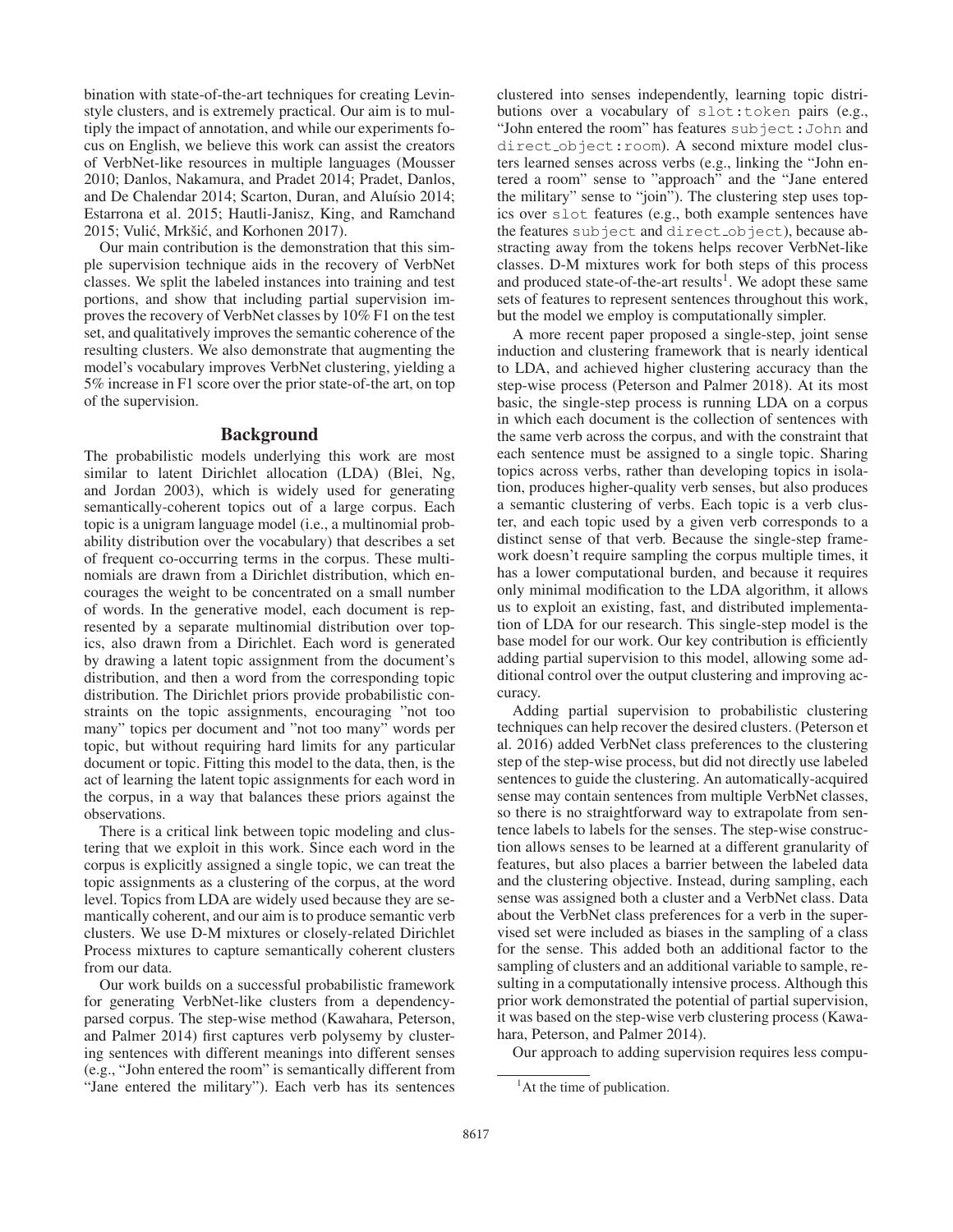tational overhead, produces more consistent output clusters, and is more efficient, because it is based on the single-step clustering process (Peterson and Palmer 2018). The key to the efficiency is that, in the single-step process, the clusters are generated directly from the sentences, with no intermediate steps to obfuscate the labeling. In the step-wise framework for clustering, adding supervision required an additional sampled VerbNet class variable to the inner loop of the MCMC algorithm, because the sentences were abstracted from the senses. In the joint framework, the cluster assignments can be treated directly as VerbNet class assignments of the sentences, so we know the correct cluster assignment for any labeled class. This permits us to develop a scheme for semi-supervised clustering that builds from labeled sentences to higher-quality clusters.

## Semi-Supervised Clustering with Direct **Observations**

To guide our topic model so that its learned topics closely match VerbNet, we explicitly observe some sentences that have a labeled VerbNet class. If our labels span C classes, we use a minimum of  $C$  topics, and assign each VerbNet class  $c_i$  to a topic  $k_i$ . When initializing our topic model, we normally assign each sentence to a random topic, and update the statistics for the Gibbs sampler, which repeatedly updates these topic assignments until convergence. Now, when we initialize our topic model, we also explicitly observe some labeled sentences and assign each sentence with Verb-Net class  $c_i$  to topic  $k_i$ , and we leave this assignment fixed throughout sampling. All unlabeled data is treated normally, at initialization and during sampling.

This is a simple and straightforward means of guiding the clusters, but differs from prior work. Verbs with labeled sentences are biased to participate in the correct VerbNet classes, and the topics are biased to contain the vocabulary items corresponding to those same classes. We tune the weight of that bias by observing each labeled sentence  $w$ times, because there are orders of magnitude more unlabeled data than labeled. Once sufficient statistics are initialized, however, there are no further changes to the sampling algorithm.

Supervised LDA (Mcauliffe and Blei 2008) and DiscLDA (Lacoste-Julien, Sha, and Jordan 2009) both add a secondary classification task to the training objective, so that the topics assigned to each topic are effective features to classify the document according to a fixed label. Labeled LDA (Ramage et al. 2009) designates a single, known label to each topic, and allows documents to have multiple labels. The labels on the documents provide hard constraints on the available topics, so the learned topics conform to the label set, regardless of semantic interpretability. These techniques require accurate and complete document labels in order to be effective, and they limit the applicability to semi-supervised domains. They aren't really suitable for our task, because we know some verbs have senses not currently catalogued in VerbNet and many verbs are missing entirely. These gaps mean we do not have the required exhaustive labeling of our documents for supervised LDA.

There are several methods of including word coocccurrence knowledge or constraints to help ensure topics conform to user-specified constraints (Xie, Yang, and Xing 2015; Yang, Downey, and Boyd-Graber 2015; Hu et al. 2014; Andrzejewski, Zhu, and Craven 2009; Jagarlamudi, Daumé III, and Udupa 2012), that allow users to specify words that must or must not belong together, and in doing so guide the output of the model without exhaustive labeling of the documents. However, they require structural changes to the model that increase the computational burden during sampling. They are also unsuitable to our desired task, because our knowledge is given by labels on specific sentences, not pairwise vocabulary interactions.

Our implementation allows the user to specify partial information about VerbNet classes, to help the model conform to this prior knowledge without requiring a complete specification. Because it does not require any change to the training objective, it creates negligible computational burden. It uses the labeled examples we have, but allows the model room to discover novel classes and novel verb senses, as required to fit the unlabeled data. These are strong advantages over existing work, and our experiments demonstrate it is surprisingly effective.

#### Evaluation

Semlink (Bonial, Stowe, and Palmer 2013b) provides labels of VerbNet class for each sentence in the Penn Treebank's Wall Street Journal corpus (Marcus et al. 1994). These labels were used to evaluate the quality of sense induction and clustering in prior work, but they are also a potentially valuable resource to guide sense induction.

To test whether a small number of labels can improve the senses learned from LDA, we split this annotation into a training portion and a test portion. The split was designed to address two separate concerns. First, can partial supervision of a VerbNet class improve the recovery of that class from the topic model? Second, can supervision of some known classes aid the recovery of other classes? To address both these concerns, we first split the data by VerbNet class, using  $2/3$  of the classes as training (hereafter,  $C_1$  denotes the set of classes in the training portion of the split) and 1/3 for testing  $(C_2)$ . We then split by verb, keeping 2/3 for training and 1/3 for testing. We only use examples from the 141 most frequent verbs in Semlink, whose labeled sentences span 148 VerbNet classes. This training/test split produced 6400 sentences with known labels for training and 6500 for testing.

Our primary sources of data are Gigaword (Parker et al. 2011) and the Wall Street Journal sections of the Penn Treebank (Marcus et al. 1994), both licensed through the Linguistic Data Consortium. Gigaword is tokenized and dependency parsed automatically as a preprocessing step. Each "document" in LDA is the set of syntactic dependencies observed for a particular verb. The "words" in the document are either slot or slot:token observations. According to (Kawahara, Peterson, and Palmer 2014), the best features for inducing verb senses are joint slot:token pairs. For the verb clustering task, slot features that ignore the lexical items were the most effective. The best single-step model, empirically, uses both sets of vocabulary together,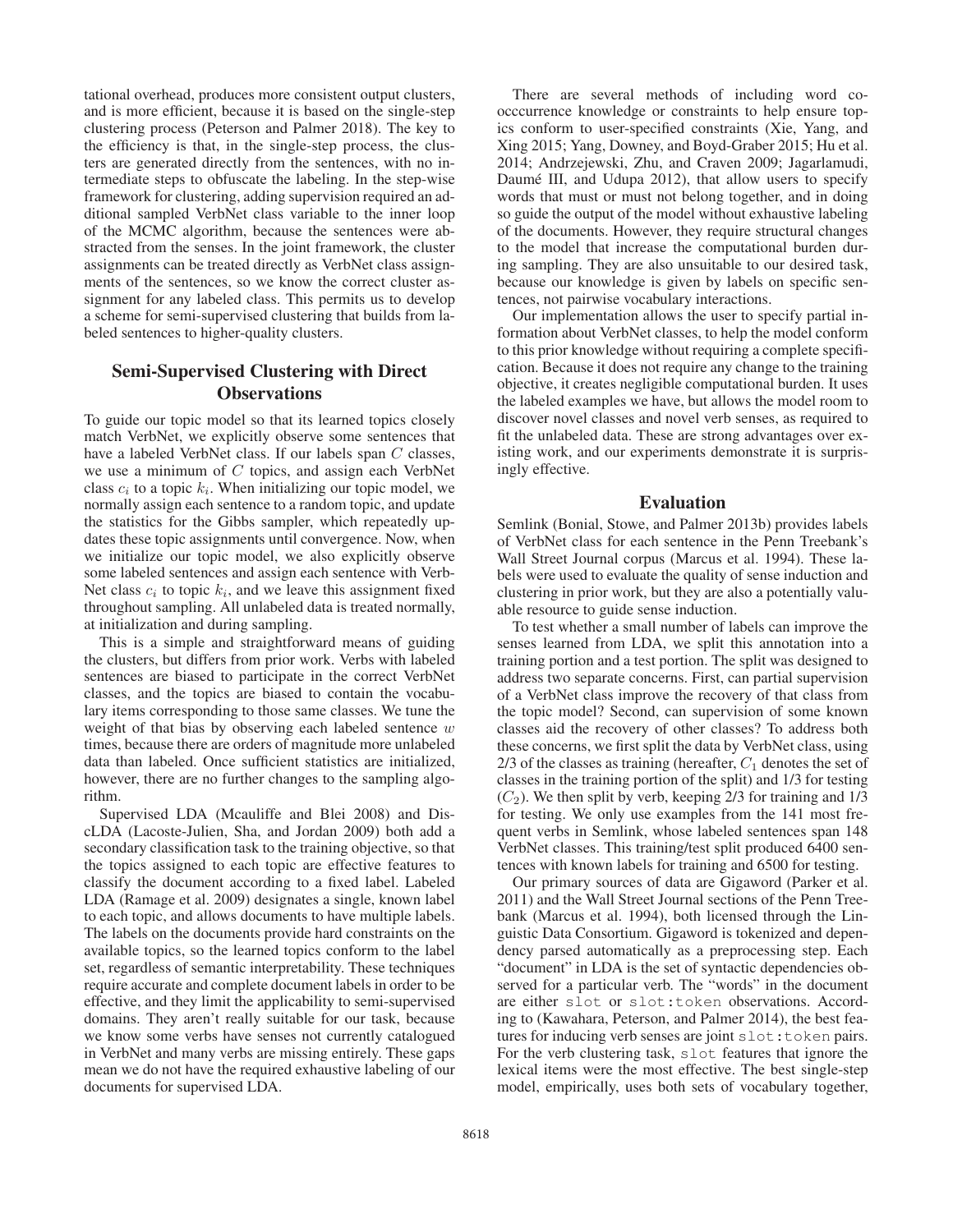effectively counting each token twice (once with and once without the corresponding lexical item). We only consider direct dependencies of the verbs and prepositional objects labeled with the observed preposition.

When training in the supervised setting, we include the 6400 sentences with known labels and assign each label to a particular topic. These assignments are never resampled, so throughout sampling, the supervised verb has some higher-than-random probability mass assigned to the designated topics, and the topics always have some higherthan-random probability mass assigned to the associated vocabulary items. Because Gigaword is much larger than our supervision set, we include a hyperparameter to increase the weight of these labeled instances. Effectively, we label the known sentences as though we'd seen them all many times.

#### Quantitative Evaluation Protocol

Once a model is trained, we assign each test sentence to its maximum a posteriori topic, and treat all sentences assigned the same topic as belonging to the same cluster. Each test sentence has a correct label, so we have a ground-truth clustering from this annotation. Following the conventions in the literature, we report standard clustering metrics.

The modified purity (*mPU*) is analogous to precision and measures how well the model distinguishes the different classes in the evaluation set,  $G$ . Each cluster  $K$  from the model is labeled with its majority class from  $G$ , and the purity of that cluster is the ratio of this majority class to its size. If a clustering  $K$  assigns singleton clusters, they are guaranteed to have perfect purity, so the modified purity removes these. In particular, the modified purity is the micro-average of these cluster purities, dividing the number of correctlygrouped sentences by the size of the evaluation set. If there are N sentences in the data set, and  $C(c_1, c_2)$  counts the number of elements in a cluster  $c_1$  that are also elements of  $c_2$ ,

$$
mPU(K, G) = \frac{1}{N} \sum_{c_1 \in K, |c_1| > 1} \max_{c_2 \in G} C(c_1, c_2).
$$
 (1)

The inverse purity (*iPU*) is analogous to recall and measures how completely the clusters in the evaluation set are recovered.

iPU(K, G) = 
$$
\frac{1}{N} \sum_{c_2 \in G} \max_{c_1 \in K} C(c_1, c_2)
$$
. (2)

There's no need to modify the inverse purity, because singleton clusters in the gold standard are correct, even though they will certainly be recovered fully. The harmonic mean of these two measures  $(F1)$  is a good measure of how closely the two clusterings align. All three scores are between 0 and 1, with 1 being a perfect recovery. We report them as percentages between 0 and 100.

#### Quantitative Evaluation Results

The Step-wise model splits sense induction and clustering into independent steps (Kawahara, Peterson, and Palmer 2014), performs on-par with the Joint model which learns senses and clusters simultaneously (Peterson and Palmer

2018). The Step-wise model uses both slot: token pairs and slot features as vocabulary, and using both sets of features on the Joint model (Joint + slot) significantly improves the Joint model results.

Adding partial supervision to these models significantly improves the clustering quality. Supervision in the Step-wise model (Peterson et al. 2016) dramatically boosts the mPU score of the clusters, improving absolute F1 by nearly 10%, and requires a significant increase in computational complexity. Adding supervision to the Joint model using our method significantly improves both mPU and iPU of the clusters, producing a nearly 12% absolute F1 score improvement without increasing computational complexity.

The Joint model with partial supervision, and using both slot:token and slot features, significantly outperforms all other models at recovering the clustering in our test set.

Adding supervision by biasing particular topics dramatically increases the consistency of the topics learned. In Tables 1 and 2, we report the mean and standard deviations of the scores across ten runs of each model. Joint + SS models have lower standard deviations, but they are also extremely consistent at recovering nearly the same clusters, run after run, for the seeded topics. Typically in topic modeling applications, different starting conditions produce different clusters, highlighting and obfuscating different themes. However, each seeded topic consistently produced the same clusters. This enhances the practicality of this technique for building VerbNet-style clusters, because adding supervision of new classes should have predictable effects despite the randomized nature of MCMC.

#### Qualitative Evaluation

VerbNet classes have been manually constructed based on the theory that syntactic patterns reflect semantic similarity. Each class comprises anywhere from 2 to over 100 related verb senses, although most classes have 10 to 30 verb senses. Distinctions between VerbNet classes can be subtle, occasionally even depending on a single syntactic alternation, such as whether the verbs appear in the ditransitive construction (e.g., John gave Mary a book vs. \*John obtained Mary a book).

A qualitative analysis of our semi-supervised clusters shows that semantic similarities are being captured, but not yet at the fine distinctions of VerbNet classes. One of the topics clustered instances of *take, grab* and *seize,*. The topic was seeded with *take* sentences labeled with the Steal-10.5 class. As hypothesized, test sentences from the Steal class for *grab* and *seize* were correctly clustered here. However, all these verbs are polysemous, and sentences labeled with the class Obtain-13.5.2 for *grab* and *seize* were clustered here as well. These VerbNet classes are closely related, with some member verbs cross-listed between them. The main difference is the emphasis on the entity losing possession in Steal-10.5 but on the acquisition of something in Obtain-13.5.2, a subtlety the algorithm cannot yet make.

In addition, this cluster illustrates the need for careful balancing of seed sentences. The most numerous sentences gathered in this topic were *take* sentences labeled with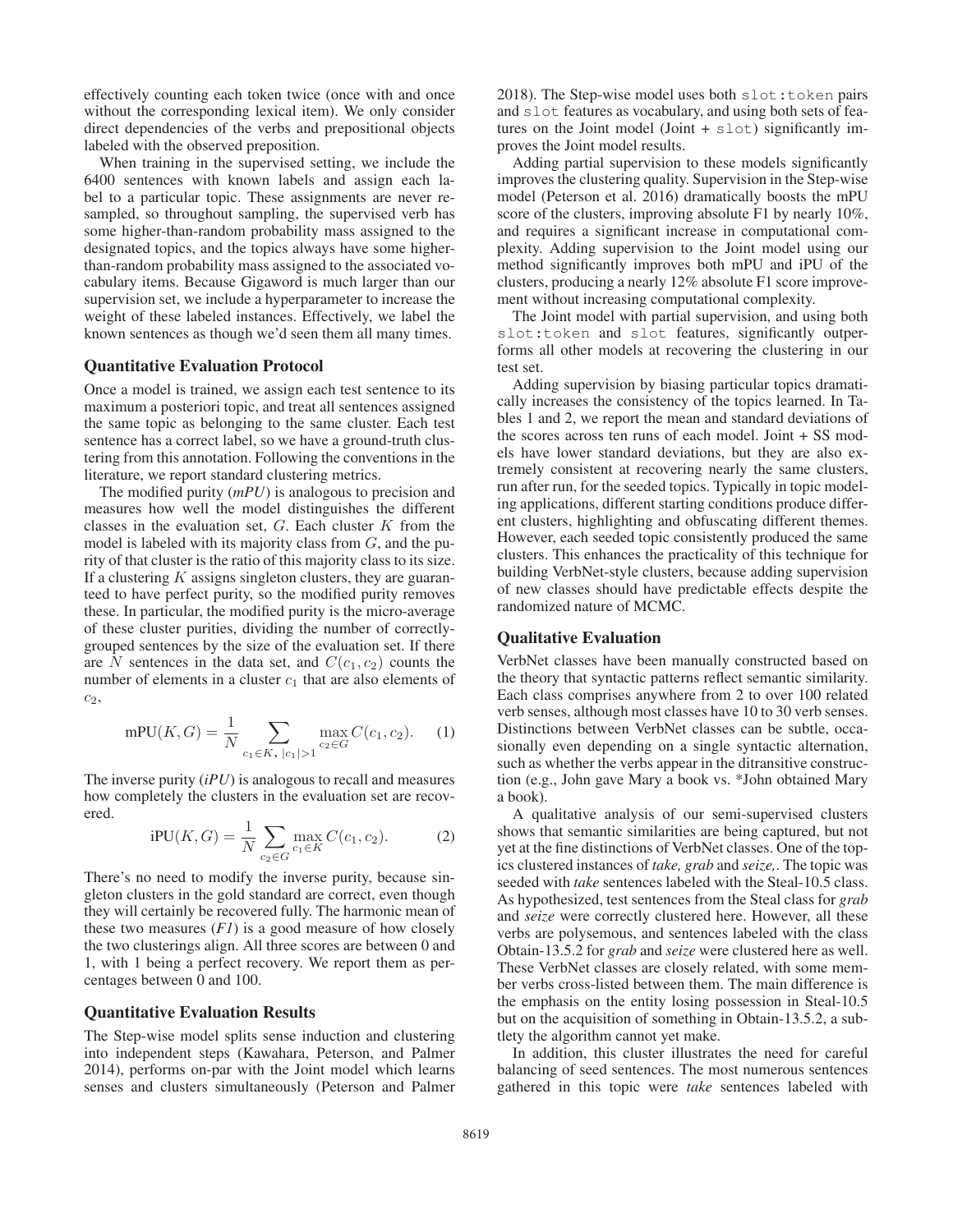| <b>Model</b>        | mPU              | <b>iPU</b>       | F1               |
|---------------------|------------------|------------------|------------------|
| Step-wise           | $48.06 \pm 5.00$ | $54.00 \pm 1.31$ | $50.69 \pm 2.60$ |
| $Step-wise + SS$    | $67.12 \pm 1.88$ | $54.70 \pm 1.17$ | $60.26 \pm 1.02$ |
| Joint               | $53.42 \pm 0.91$ | $43.83 \pm 0.31$ | $48.13 \pm 0.75$ |
| $Joint + SS$        | $64.04 \pm 0.38$ | $54.03 \pm 0.58$ | $58.61 \pm 0.45$ |
| $Joint + slot$      | $59.08 \pm 0.39$ | $46.49 \pm 1.64$ | $52.02 \pm 1.09$ |
| $Joint + slot + SS$ | $65.73 \pm 0.49$ | $62.29 \pm 0.74$ | 63.96 $\pm 0.58$ |

Table 1: Clustering accuracy on the complete test set, for various models. The Step-wise model with partial supervision (+SS) was the prior state-of-the art for recovering VerbNet classes. The unsupervised Joint model is competitive with Step-wise baseline, especially with the addition of slot features. Adding semi-supervision to the Joint model is computationally simpler and ultimately produces a superior result.

| Model               | <b>iPU</b> on $C_1$ | <b>iPU</b> on $C_2$ |
|---------------------|---------------------|---------------------|
| Step-wise           | $52.21 \pm 1.90$    | $55.13 \pm 1.29$    |
| Step-wise + SS      | $52.88 \pm 1.62$    | $55.84 \pm 1.14$    |
| Joint               | $47.12 \pm 2.56$    | $41.76 \pm 1.73$    |
| $Joint + SS$        | $58.23 \pm 0.99$    | $51.40 \pm 0.98$    |
| $Joint + slot$      | $53.48 \pm 4.15$    | $42.10 \pm 1.94$    |
| $Joint + slot + SS$ | 69.14 $\pm$ 0.27    | $57.99 \pm 1.14$    |

Table 2: Detail of inverse purity for partially-supervised VerbNet classes  $(C_1)$ , and for never-observed VerbNet classes  $(C_2)$ , for various models. We expect to recover partially-observed classes better with supervision, but we also see an improvement to recovery of classes that are outside the supervision set.

Bring-11.3. Although there is still some semantic similarity between Steal and Bring classes, they are not as closely related as Steal and Obtain. Steal-10.5 pertains to a change of possession, whereas Bring-11.3 pertains to a caused change of location. Presumably, the *take* seed sentences from Steal-10.5 attracted them primarily on the basis of the verb itself. We had no topics seeded with sentences from Bring-11.3 using any of the verbs from that class, which probably gave undue influence to *take* seed sentences from Steal-10.5.

The clusters with high purity scores group instances from a single VerbNet class, often gathering several different verbs. Topic 59, for example, has a purity score of 89.9% and clusters 4 verbs from VerbNet 45.6, the Calibratable Change of State class: *vary, rise, drop* and *dip.* These verbs all have multiple senses, but the cluster correctly groups the instances having to do with something changing along a scale (e.g., "The stock dropped 23%"). The most frequent incorrectly grouped verb in the cluster, *grow*, is a verb in the Calibratable Change of State class, but the sentences grouped here were not in the correct sense of change along a scale but of organic growth (e.g., "The farmer grows apples"). These should have been grouped with other verbs from the Grow-26.2 class.

A high purity score does not always indicate a cluster that mimics a VerbNet class, however. It occasionally shows that there was success in clustering instances of a single verb sense, but not in capturing multiple similar verbs. Topic 74 correctly grouped together 62 instances of stop in the sense of ending an activity, but only has 1 instance each of 2 other

verbs: *break* and *discourage.* Although clustering only one sense of a polysemous verb is not an insignificant success, we would like the clusters to find similarities across verbs as well.

Including the supervision aids recovery of the VerbNet classes in inverse purity, as well. Topic 59, from above, was seeded with examples from VerbNet 45.6, including sentences with verbs like *gain, grow, dip* and *shift.* Out of 1042 sentences in the test set, we put 882 of them into the same topic. In the unsupervised setting, we grouped only 594 of these sentences together. We see a similar improvement for VerbNet 105, the Use class. Once seeded with examples from the verb *employ,* we now group 226 of the 362 sentences together, rather than 179.

However, the seeded topics didn't improve everything. We seeded one topic with examples from the VerbNet class Discover-84, using sentences with the verbs *discover* and *hear*. In the evaluation set, the only test examples came from the verb *find*, which is polysemous in the test classes (with examples from Discover-84 and from Get-13.5.1). After supervision, the instances of *find* were clustered together more strongly, and we increased the inverse purity of both Discover-84 and Get-13.5.1. However, in both cases these two classes were incorrectly conflated. Despite a close analysis of the SemLink *find* sentences, it is difficult to account for the placement of *find* in a topic seeded with *advise* sentences.

We also increased the inverse purity score for VerbNet class Say-37.7, which is one of the test classes omitted from the supervision. However, this increase is a result of incorrect lumping with seed examples. The verb *add* is polysemous, belonging to both Say-37.7 ("Elaine added a few words") and Mix-22.1 ("Herman added the computer to the network"), and we included Mix-22.1 examples in our supervision. This produces a cluster that is dominated by *add*, clustered with verbs like *convert* and *link*, which have much lower frequency. Because all examples of *add* end up in this cluster, more examples of Say-37.7 are clustered together after supervision, but we lump them in with Mix-22.1, resulting in a cluster that does not represent the Say-37.7 class. The unsupervised cluster with the most Say-37.7 examples has frequent verbs *say*, *tell*, *ask*, and *explain*, which clearly recovers the desired concept. A similar cluster is created in the partially-supervised clusters, but the test examples from *add* are not included in it.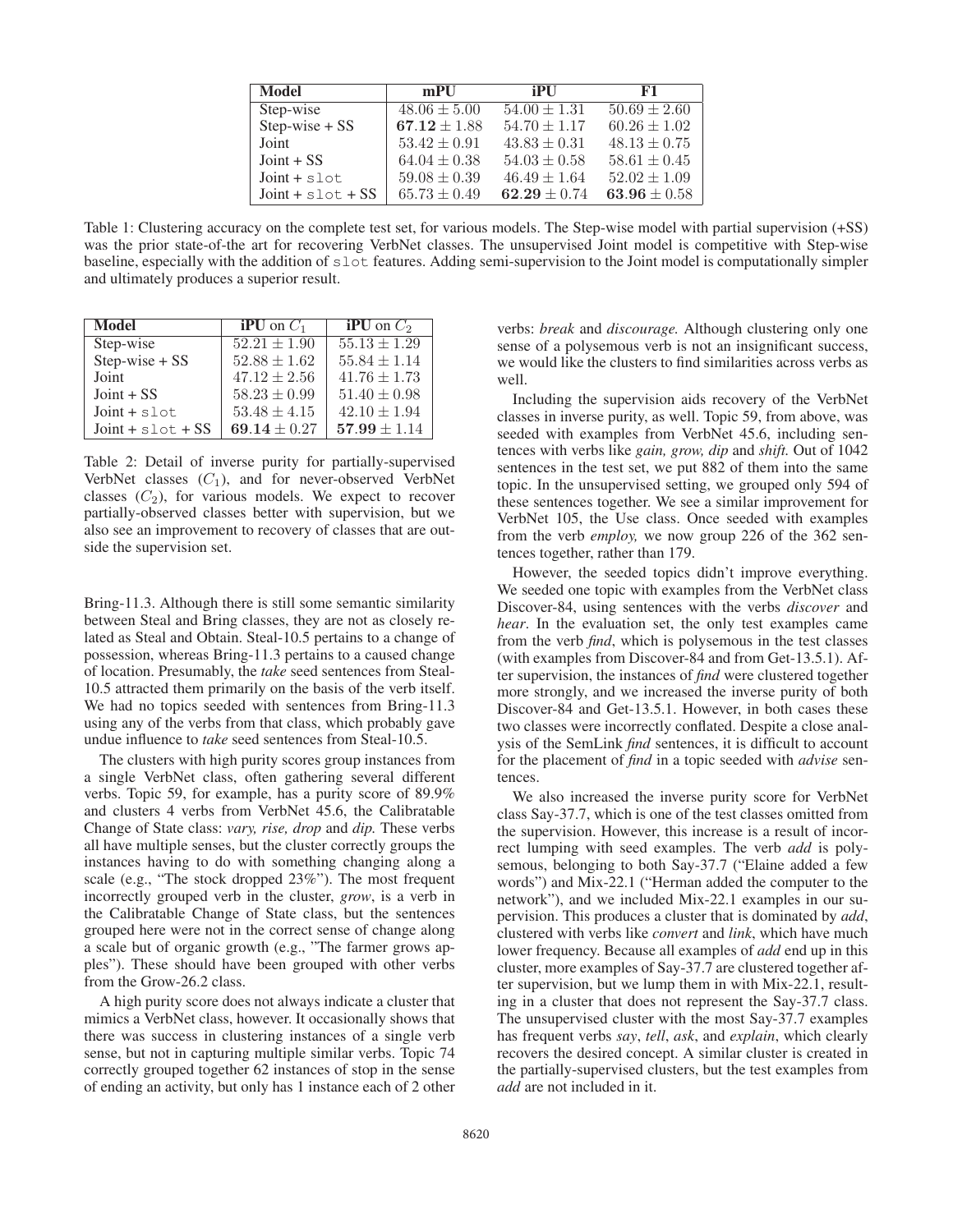| <b>Target VerbNet Class</b>      | <b>Test Set Verbs</b>                                                                  | <b>Unsupervised Model</b>                      |                                                                                              | <b>Semi-Supervised Model</b>                                        |                                                                                                                                          |
|----------------------------------|----------------------------------------------------------------------------------------|------------------------------------------------|----------------------------------------------------------------------------------------------|---------------------------------------------------------------------|------------------------------------------------------------------------------------------------------------------------------------------|
|                                  |                                                                                        | <b>Frequent Verbs</b>                          | <b>Test Set Verbs</b>                                                                        | <b>Frequent Verbs</b>                                               | <b>Test Set Verbs</b>                                                                                                                    |
| Calibratable-<br><b>COS-45.6</b> | rise $(536)$<br>drop (122)<br>move $(56)$<br>vary $(15)$<br>appreciate (4)             | increase<br>reduce<br>grow<br>exceed<br>rise   | rise $(468)$<br>drop(49)<br>vary $(1)$<br>expect (24)<br>drop(8)<br>push(6)<br>$\rm grow(6)$ | grow<br>gain<br>increase<br>rise<br>reduce<br>$\text{dip}$<br>shift | rise $(512)$<br>drop(120)<br>vary $(8)$<br>drop(29)<br>grow(17)<br>vary $(13)$<br>hit $(5)$<br>rise $(3)$<br>$\text{dip}(3)$<br>count(2) |
| <b>Use-105</b>                   | use (588)                                                                              | use<br>develop<br>support<br>need<br>utilize   | use (369)<br>use $(5)$<br>need(3)<br>call $(2)$                                              | use<br>need<br>create<br>support<br>have<br>employ                  | use (455)<br>need $(46)$<br>use $(7)$<br>call $(3)$<br>work $(2)$                                                                        |
| Discover-84                      | find $(122)$<br>discover, hear                                                         | find<br>find out<br>view<br>work out<br>advise | find $(80)$<br>find $(177)$                                                                  | find<br>advise<br>base<br>focus<br>depend                           | find(122)<br>find $(202)$<br>work $(4)$<br>count $(3)$                                                                                   |
| Say-37.7                         | add(282)<br>disclose $(155)$<br>$\text{ declare } (46)$<br>write $(26)$<br>observe (9) | say<br>tell<br>ask<br>explain<br>add           | add(134)<br>$\text{ declare } (9)$<br>disclose $(2)$<br>admit $(4)$<br>call $(2)$            | $\overline{\text{add}}$<br>convert<br>link<br>subscribe<br>append   | add (282)<br>add(3)                                                                                                                      |

Table 3: Best clusters from the unsupervised and partially-supervised clustering algorithms for 4 target VerbNet classes. The most-frequent verbs in each cluster are shown, with all terms that seeded the given cluster in the semi-supervised model indicated in italics. We also show the test set verbs assigned to that cluster, with the number of sentences indicated in parentheses. Terms highlighted in gray are the model's errors, and show sentences assigned to the cluster that are not in the target VerbNet class. Verbs in both black and gray in the same cluster indicate multiple senses of the verb which should have separated into distinct clusters.

## **Conclusions**

Our work extends efforts to produce VerbNet-like clusters from corpus data, and improves on state-of-the-art results using a computationally efficient and easy-to-implement partial supervision system. Latent variable assignments in models like LDA produce a clustering of the data, and with our technique we can efficiently guide the clustering to discover structures we care about, without requiring any change to the inference procedure after initialization. This supervision improves both the modified purity and the inverse purity of the resulting clusters, and makes transparent use of labeled data that was not possible in previous, step-wise verb clustering frameworks. Although there is still room for improvement on this task, the improvement in quality from a relatively small amount of labeled data is promising for development of VerbNet-like resources for specific domains, or in other languages, and may actually give annotators tools to improve English VerbNet.

We also demonstrate an improvement in score by doublecounting our vocabulary items at two levels of abstraction, keeping slot and slot:token features side-byside. This improvement holds independently of supervision,

which highlights the importance of syntactic features for building Levin-style verb clusters. But it also suggests a natural experiment for future work, abstracting tokens into semantic categories to capture selectional preferences.

Partial supervision with direct observations, though it is a small technical change, produces a large and reliable effect on the resulting clusters. This observation is a major contribution of our work, and has applicability to all supervised and human-in-the-loop topic modeling systems. It requires considerably less computational overhead than other methods for supervised topic modeling, and produces a pronounced effect after a very limited amount of labeling.

#### Future Work

VerbNet has been expanded and revised in the years since the SemLink annotation was done, significantly increasing the coverage of highly frequent verbs and improving the consistency of the classes. A new version of SemLink that reflects these changes is scheduled for release in coming months. We would like to test our system with the new data, as the improved SemLink may produce a further improvement on the clusters.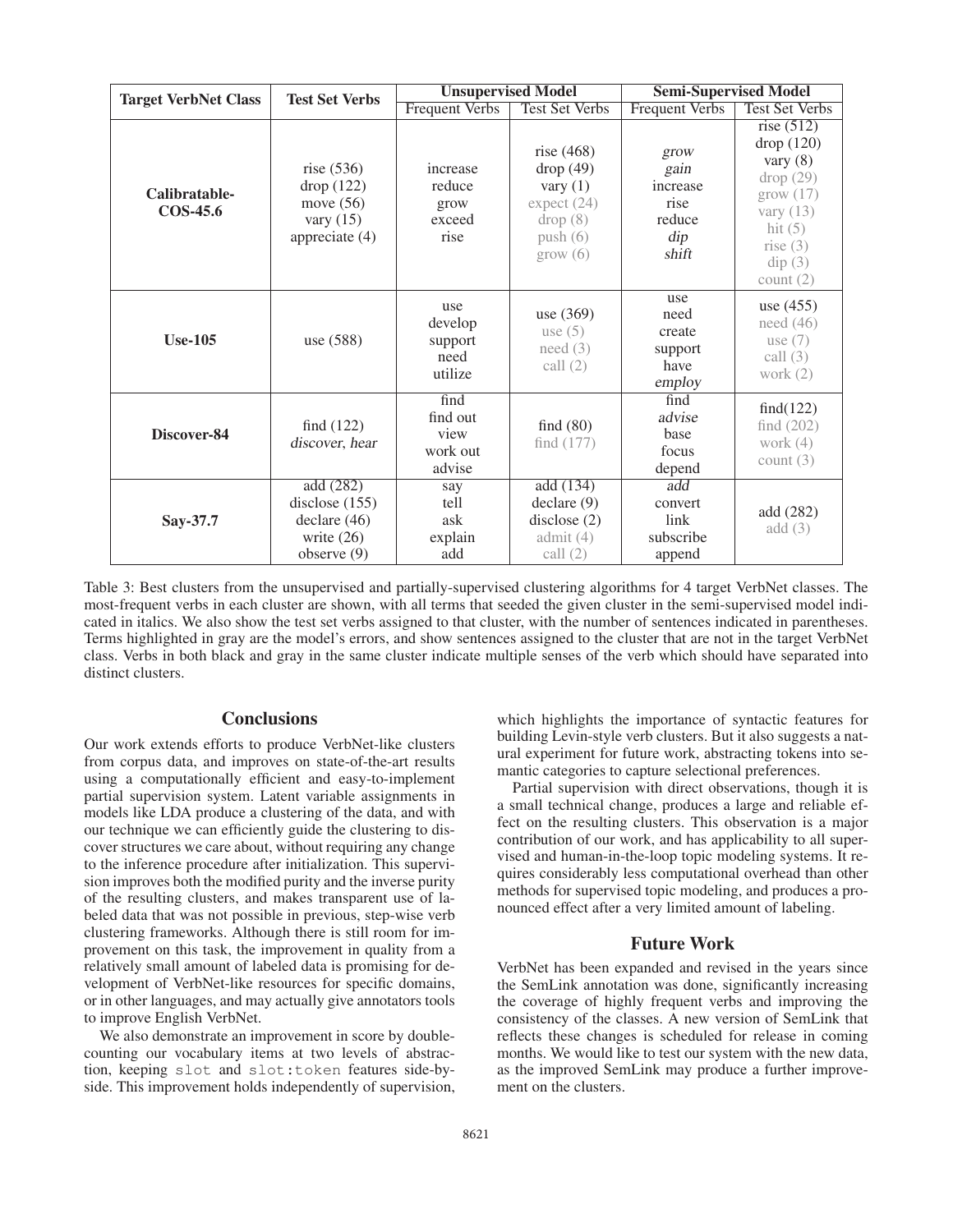In order to have impact for VerbNet annotation efforts, the model's output must be provided to annotators. We believe a tool that suggests classes, class members, and provides the annotators with a view into the example sentences would dramatically improve and accelerate their work. The tool could track annotators' decisions, allowing each annotation session to refine and further improve the model's output. The most obvious next step for this research is to build that tool, and use it to expand and improve VerbNet in as many languages as possible. In languages where no labeled exists, the unsupervised model can be used to generate candidate VerbNet clusters, which the annotators can accept, reject, or modify. These annotations can be used as supervision to generate refined clusters, improving the next batch of candidate clusters. The annotations have a strong and reliable effect on the clusters generated, so this interactive approach should allow the annotators to make rapid improvements to the clusters.

Presenting annotators with suggestions from our probabilistic verb clustering is only the first step toward a line of research in how to best supervise these probabilistic clustering models. We saw examples where supervision encouraged distinct senses to be incorrectly linked, and that this created poorer semantic clusters. We hypothesize that properly seeding the different senses into different classes will fix this issue, but this validation, and the identification of similar issues, is left to future work. Also, in this paper we have specified supervision at the sentence level, affecting counts for both topics and document distributions by labeling specific sentences, but inference-level supervision of topics can easily be applied to topics or documents without specifying particular sentences. Annotators will likely find use for both broad, topic-level supervision and focused corrections for individual sentences. Given the preliminary evidence that probabilistic clustering models respond positively and predictably to annotation, the line of research into best practices for cluster annotation seems promising.

## References

Aldezabal, I.; Aranzabe, M. J.; de Ilarraza Sánchez, A. D.; and Estarrona, A. 2010. Building the basque propbank. In *LREC*.

Andrzejewski, D.; Zhu, X.; and Craven, M. 2009. Incorporating domain knowledge into topic modeling via dirichlet forest priors. In *Proceedings of the 26th annual international conference on machine learning*, 25–32. ACM.

Blei, D. M.; Ng, A. Y.; and Jordan, M. I. 2003. Latent Dirichlet allocation. *the Journal of Machine Learning Research* 3:993–1022.

Bonial, C.; Stowe, K.; and Palmer, M. 2013a. Renewing and revising semlink. In *GenLex Workshop on Linked Data in Linguistics*.

Bonial, C.; Stowe, K.; and Palmer, M. 2013b. Renewing and revising semlink. In *Proceedings of the 2nd Workshop on Linked Data in Linguistics (LDL-2013): Representing and linking lexicons, terminologies and other language data*, 9– 17.

Brew, C., and Schulte im Walde, S. 2002. Spectral clustering for german verbs. In *Proceedings of the ACL-02 conference on Empirical methods in natural language processing-Volume 10*, 117–124. Association for Computational Linguistics.

Christensen, J.; Soderland, S.; Etzioni, O.; et al. 2010. Semantic role labeling for open information extraction. In *Proceedings of the NAACL HLT 2010 First International Workshop on Formalisms and Methodology for Learning by Reading*, 52–60. Association for Computational Linguistics.

Danlos, L.; Nakamura, T.; and Pradet, Q. 2014. Toward a french verbenet (vers la création d'un verbnet français)[in french]. In *TALN-RECITAL 2014 Workshop Fondamen-TAL 2014: Ressources lexicales et TAL-vue d'ensemble sur les dictionnaires electroniques de Jean Dubois et Franc ´ ¸oise Dubois-Charlier (FondamenTAL 2014: Lexical Resources and NLP)*, 103–108.

Estarrona, A.; Aldezabal, I.; Díaz de Ilarraza, A.; and Aranzabe, M. J. 2015. A methodology for the semiautomatic annotation of epec-rolsem, a basque corpus labeled at predicate level following the propbank-verbnet model. *Digital scholarship in the humanities* 31(3):470–492.

Giuglea, A.-M., and Moschitti, A. 2006. Semantic role labeling via framenet, verbnet and propbank. In *Proceedings of the 21st International Conference on Computational Linguistics and the 44th annual meeting of the Association for Computational Linguistics*, 929–936. Association for Computational Linguistics.

Hartmann, S.; Eckle-Kohler, J.; and Gurevych, I. 2016. Generating training data for semantic role labeling based on label transfer from linked lexical resources. *Transactions of the Association for Computational Linguistics* 4:197–213.

Hautli-Janisz, A.; King, T. H.; and Ramchand, G. 2015. Encoding event structure in urdu/hindi verbnet. In *Proceedings of the The 3rd Workshop on EVENTS: Definition, Detection, Coreference, and Representation*, 25–33.

Hu, Y.; Boyd-Graber, J.; Satinoff, B.; and Smith, A. 2014. Interactive topic modeling. *Machine learning* 95(3):423– 469.

Im Walde, S. S. 2000. Clustering verbs semantically according to their alternation behaviour. In *Proceedings of the 18th conference on Computational linguistics-Volume 2*, 747–753. Association for Computational Linguistics.

Jagarlamudi, J.; Daumé III, H.; and Udupa, R. 2012. Incorporating lexical priors into topic models. In *Proceedings of the 13th Conference of the European Chapter of the Association for Computational Linguistics*, 204–213. Association for Computational Linguistics.

Kawahara, D.; Peterson, D. W.; and Palmer, M. 2014. A step-wise usage-based method for inducing polysemy-aware verb classes. In *Proceedings of the 52nd Annual Meeting of the Association for Computational Linguistics (ACL2014)*.

Kipper, K.; Dang, H. T.; Palmer, M.; et al. 2000. Class-based construction of a verb lexicon. *AAAI/IAAI* 691:696.

Kipper, K.; Korhonen, A.; Ryant, N.; and Palmer, M. 2006.